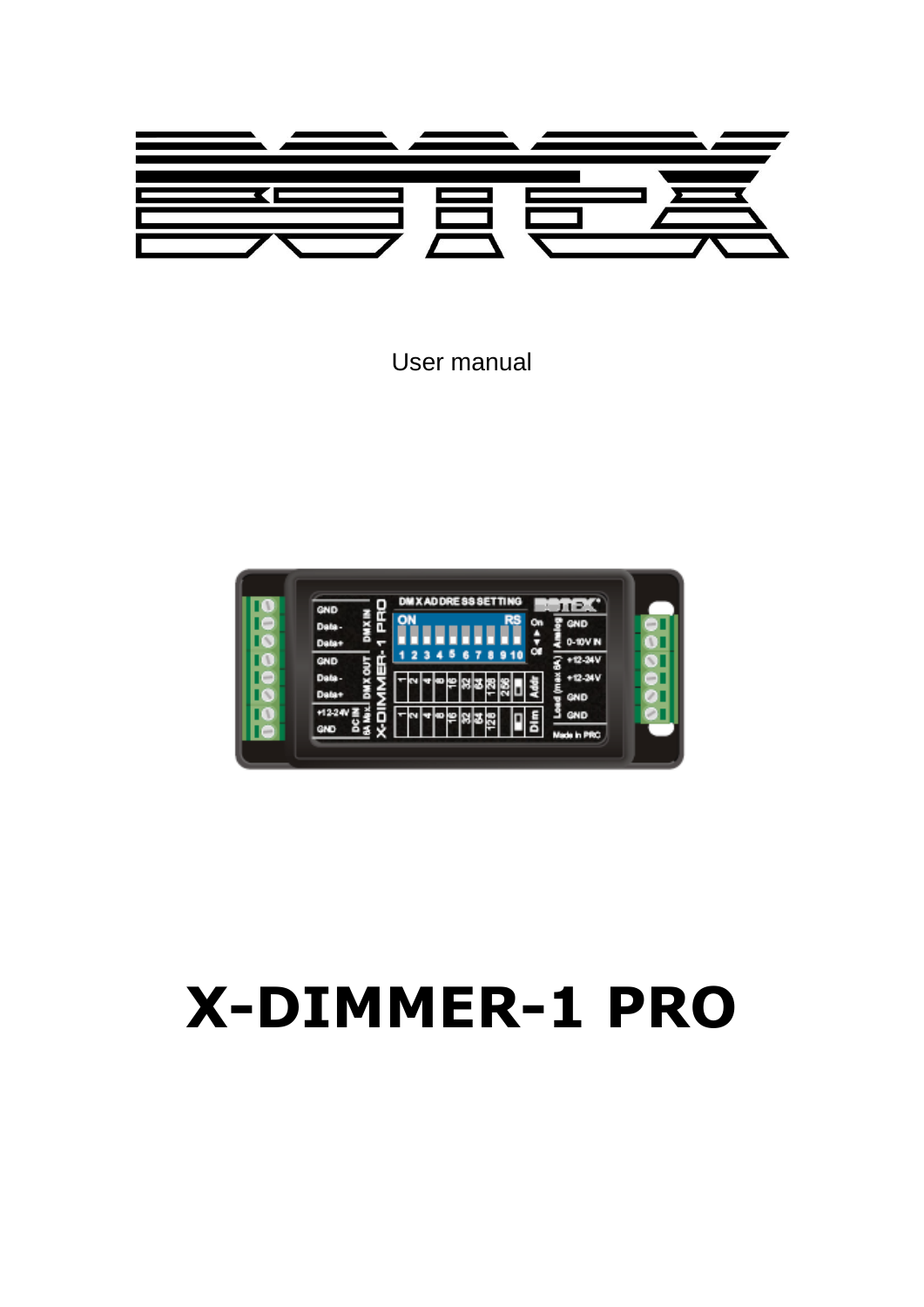

# Table of contents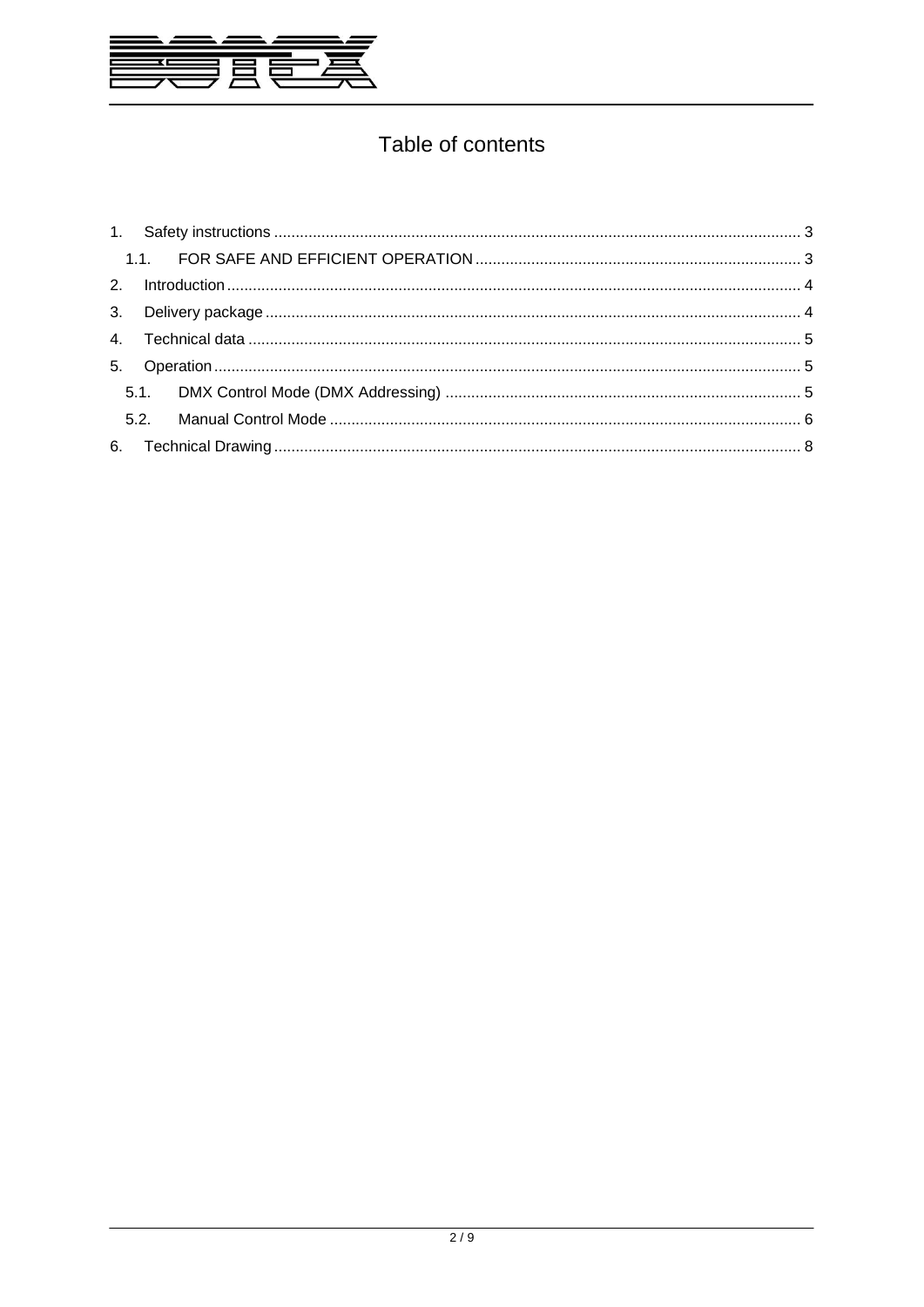

## <span id="page-2-0"></span>**1. Safety instructions**

This device is suitable for indoor use only.



- Use only fuses of the same type and original parts as spare parts.
- Protect the unit from rain and humidity to avoid fire and electric shocks.
- Make sure to unplug the power supply before opening the housing.

## <span id="page-2-1"></span>**1.1.FOR SAFE AND EFFICIENT OPERATION**

#### **Be careful with heat and extreme temperature**

Avoid exposing it to direct rays of the sun or near a heating appliance. Not put it in a temperature bellow 32°F /0°C, or exceeding 104°F /40°C.

#### **Keep away from humidity, water and dust**

Do not place the set in a location with high humidity or lots of dust. Containers with water should not be placed on the set.

#### **Keep away from sources of hum and noise**

Such as transformer motor, tuner, TV set and amplifier.

#### **To avoid placing on un-stable location**

Select a level and stable location to avoid vibration.

#### **Do not use chemicals or volatile liquids for cleaning**

Use a clean dry cloth to wipe off the dust, or a wet soft cloth for stubborn dirt.

#### **If out of work, contact sales agency immediately**

Any troubles arose, remove the power plug soon, and contact with an engineer for repairing, do not open the cabinet by yourself, it might result a danger of electric shock.

#### **Take care with the power cable**

Never pull the power cable to remove the plug from the receptacle, be sure to hold the plug. When not using the device for an extended period of time, be sure to disconnect the plug from the receptacle.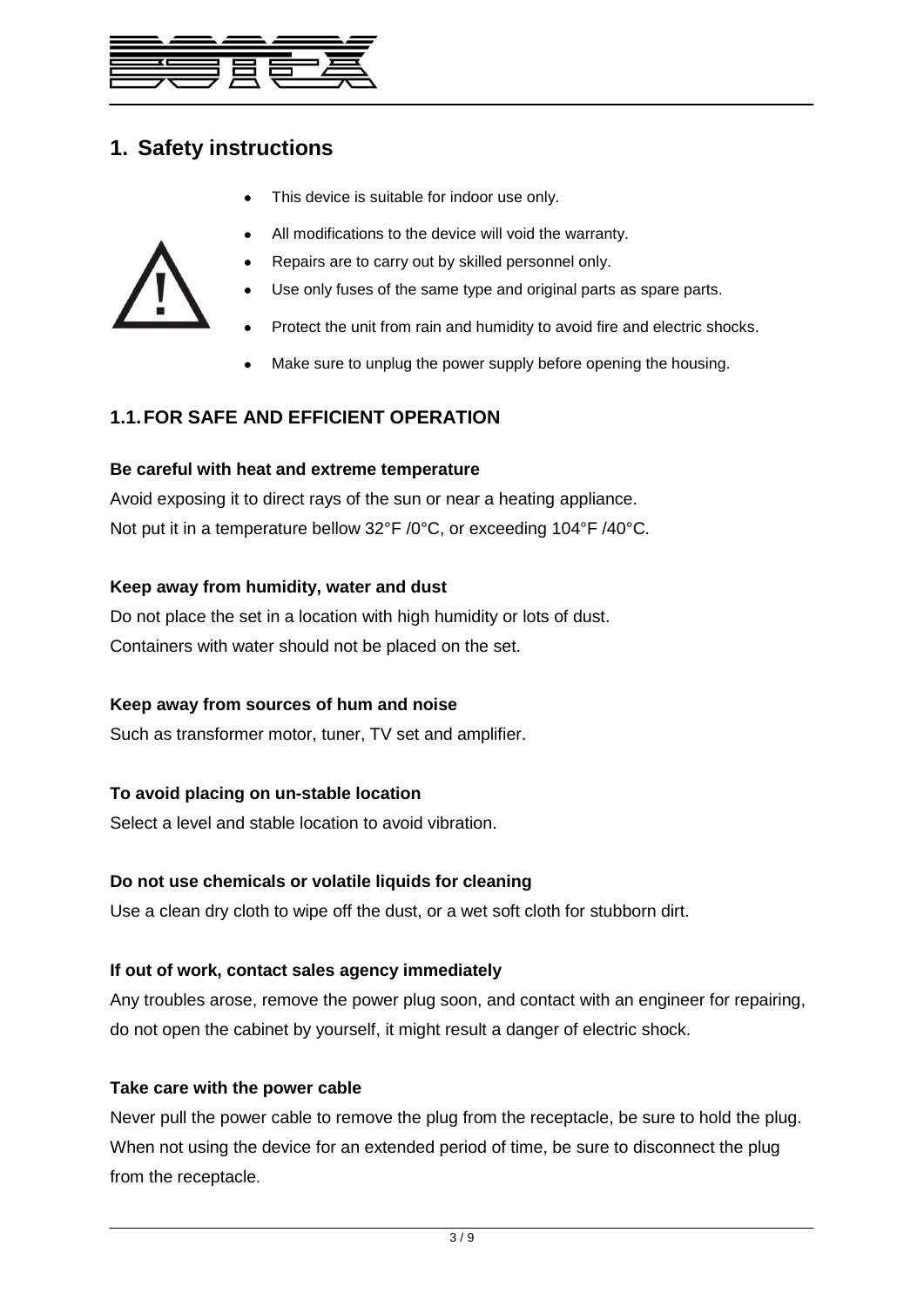

**Important: Damages caused by the disregard of this user manual are not subject to warranty. The dealer will not accept liability for any resulting defects or problems. Make sure the electrical connection is carried out by qualified personnel. All electrical and mechanical connections have to be carried out according to the European safety standards.**

## <span id="page-3-0"></span>**2. Introduction**

Thanks for purchasing our product. Read the manual carefully before using our BOTEX X-DIMMER-1 PRO. This unit serves as a signal channel dimmer. A maximum of up to 6A loads are allowed on a single output, DMX address are addressed by flipping the dip switch. The dimmer is available in DMX Control Mode, Manual Dim Mode and features 0-10V analog input. The intensity of LED products can be dimmed in the Manual Dim Mode.

## <span id="page-3-1"></span>**3. Delivery package**

Check for transport damage.

You should be in possession of the following items:

- 1 X-DIMMER-1 PRO
- 1 Manual
- 1 Screwdriver  $\bullet$
- 1 Connecting part  $\bullet$

Should you discover transport damage after unpacking the equipment, inform the hauler immediately. Never connect a damaged device. You may also contact your supplier.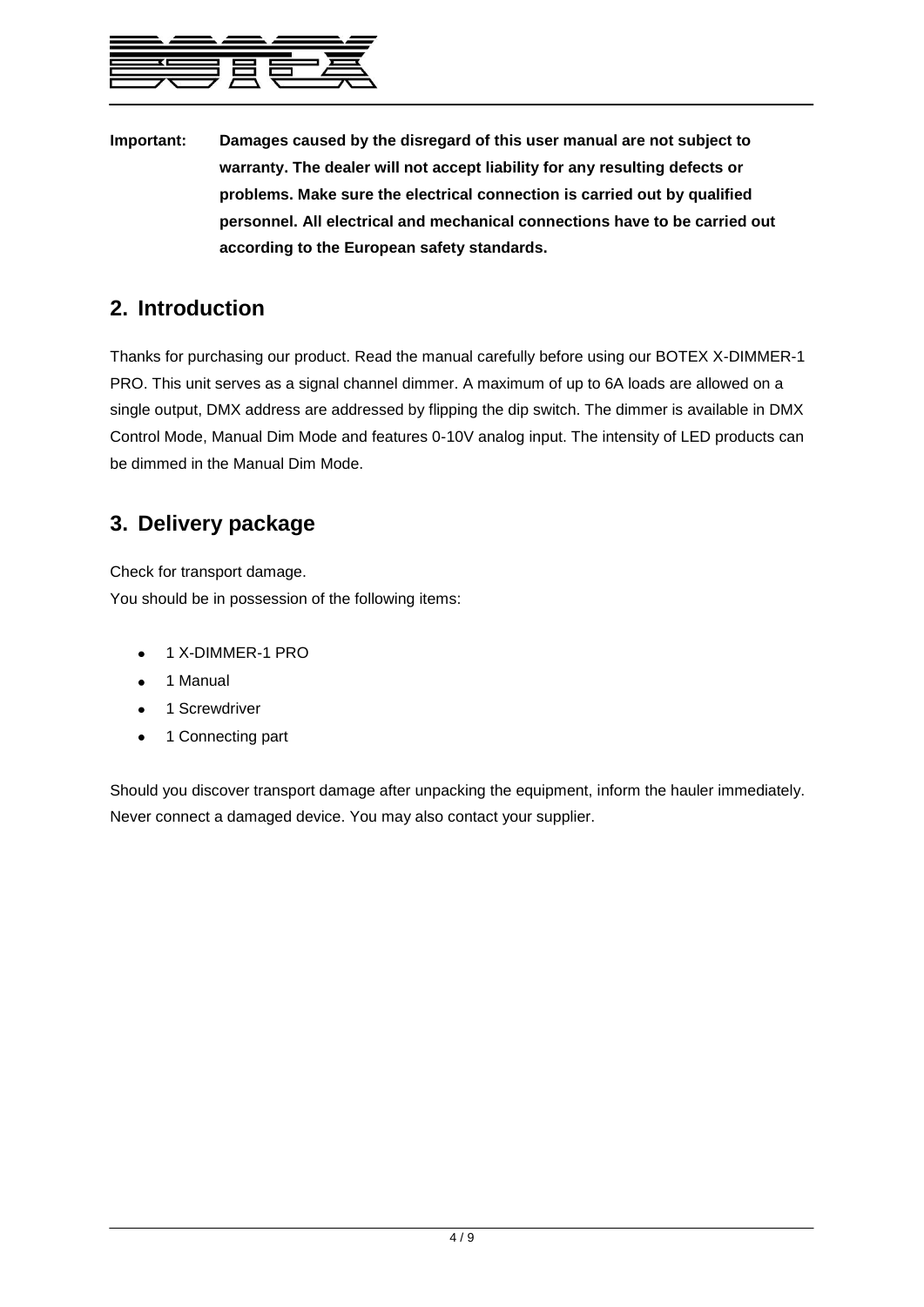

# <span id="page-4-0"></span>**4. Technical data**

| Power requirement         | 12~24VDC 6.5A max.                     |  |  |
|---------------------------|----------------------------------------|--|--|
| Output (6A max.)          | 3-pin terminal connector for DMX out   |  |  |
|                           | 4-pin terminal connector for LOAD      |  |  |
| Input                     | 2-pin terminal connector for Power In  |  |  |
|                           | 2-pin terminal connector for Analog In |  |  |
|                           | 3-pin terminal connector for DMX In    |  |  |
| Ingress Protection Rating | <b>IP20</b>                            |  |  |
| Housing                   | <b>Black plastic</b>                   |  |  |
| <b>Control Protocol</b>   | DMX 512 (1990)                         |  |  |
| Connection                | Terminal                               |  |  |
| Listing                   | <b>CE</b> certified                    |  |  |
| Operation temperature     | $0^{\circ}$ C – 40 $^{\circ}$ C        |  |  |
| Dimensions (L x W x H)    | 90 x 40 x 20 (mm)                      |  |  |
| Weight                    | 50 <sub>g</sub>                        |  |  |

## <span id="page-4-2"></span><span id="page-4-1"></span>**5. Operation**

### **5.1.DMX Control Mode (DMX Addressing)**

In this mode, the dip switch 10 is flipped to the "ON" position. DMX address can be addressed and the intensity of LED products is dimmable.



DMX is short for Digital Multiplex. This is a universal binary language used as a form of

communication between intelligent fixtures. Each dip switch represents a binary value.

| <b>Dip Switch</b> | <b>Address</b> |
|-------------------|----------------|
| 1                 | 1              |
| $\overline{2}$    | $\overline{2}$ |
| 3                 | $\overline{4}$ |
| $\overline{4}$    | 8              |
| 5                 | 16             |
| $6\phantom{1}6$   | 32             |
| $\overline{7}$    | 64             |
| 8                 | 128            |
| 9                 | 256            |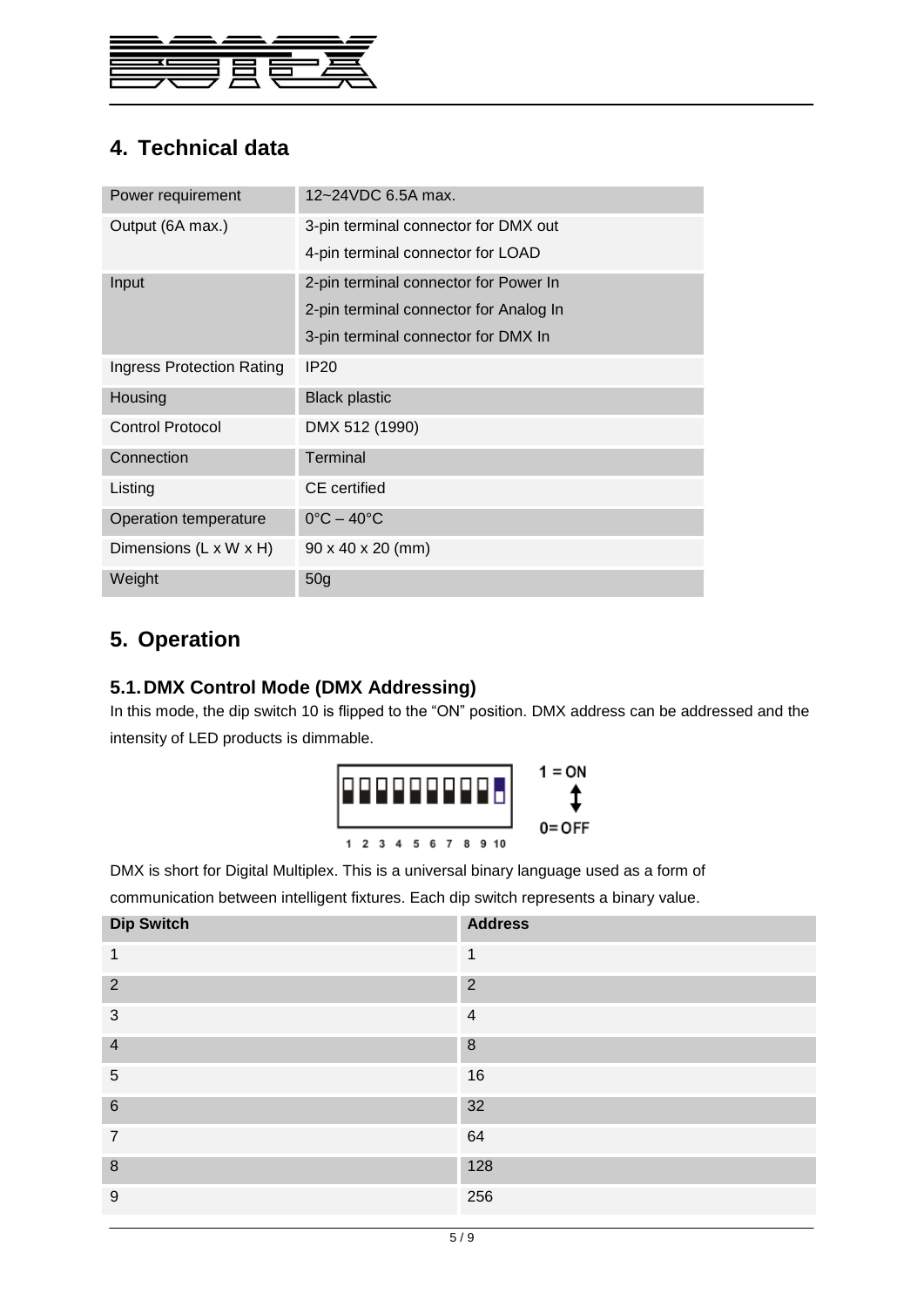

| = ON<br>1<br>0= OFF |             |                     |                   |  |  |  |  |
|---------------------|-------------|---------------------|-------------------|--|--|--|--|
| <b>START</b><br>CH# | SWITCHES ON | <b>START</b><br>CH# | SWITCHES ON       |  |  |  |  |
| 1                   |             | 11                  | 1, 2, 4           |  |  |  |  |
| 2                   | 2           | 12                  | 3,4               |  |  |  |  |
| 3                   | 1,2         | 13                  | 1, 3, 4           |  |  |  |  |
| 4                   | 3           | 14                  | 2,3,4             |  |  |  |  |
| 5                   | 1,3         | 15                  | 1, 2, 3, 4        |  |  |  |  |
| 6                   | 2,3         | ×,                  |                   |  |  |  |  |
|                     | 1,2,3       |                     |                   |  |  |  |  |
| 8                   |             | ÷                   | ż                 |  |  |  |  |
| 9                   | 1,4         | t                   | ı                 |  |  |  |  |
| 10                  | 2,4         | 511                 | 1,2,3,4,5,6,7,8,9 |  |  |  |  |

A DMX value (address) is set by combining the different dip switches that will add up to the value you wish to achieve, for example:

Setting DMX address for 21. Flip switches 1, 3 & 5 to the "ON" position.  $\bullet$ 

```
1=1, 3=4, 5=16
```
 $1+4+16=21$ 

Setting DMX address for 201. Flip switches 1, 4, 7 & 8 to the "ON" position. 1=**1**, 4=**8**, 7=**64**, 8=**128** 1+8+64+128=201

## <span id="page-5-0"></span>**5.2.Manual Control Mode**

In this mode, the dip switch 10 is flipped to the "OFF" position. Flip the dip switch 1~8 to set the intensity of LED products. Each dip switch represents a binary value.



| <b>Dip Switch</b>       | <b>Address</b> |
|-------------------------|----------------|
| $\mathbf 1$             | 1              |
| $\overline{2}$          | $\overline{2}$ |
| 3                       | $\overline{4}$ |
| $\overline{\mathbf{4}}$ | 8              |
| 5                       | 16             |
| $6\phantom{1}6$         | 32             |
| $\overline{7}$          | 64             |
| 8                       | 128            |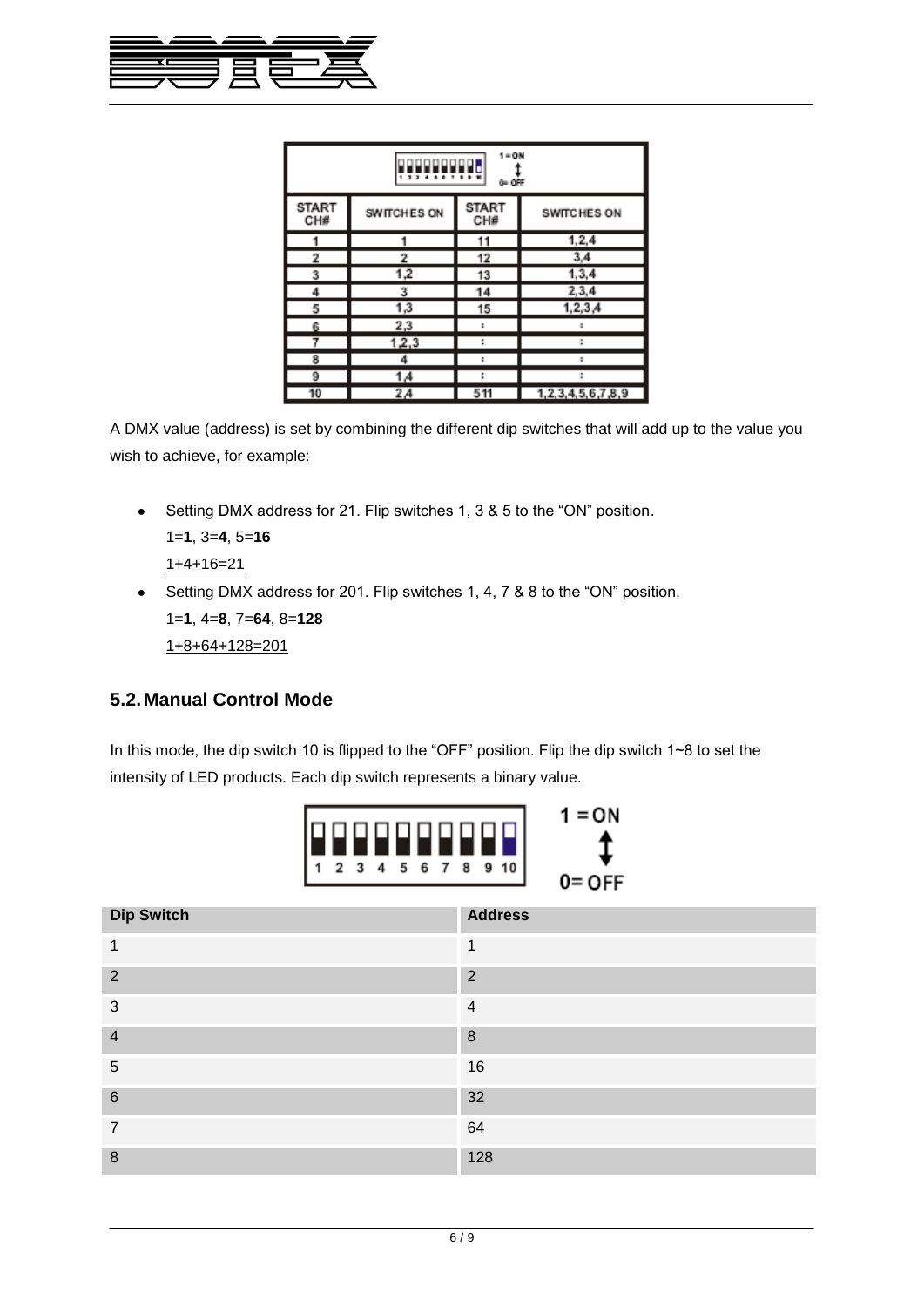

| $1 = 0N$<br>$0 = OFF$ |             |                    |                 |  |  |  |  |
|-----------------------|-------------|--------------------|-----------------|--|--|--|--|
| Intensity<br>Value    | SWITCHES ON | Intensity<br>Value | SWITCHES ON     |  |  |  |  |
|                       |             |                    | 1, 2, 4         |  |  |  |  |
| 2                     | 2           | 12                 | 3,4             |  |  |  |  |
| 3                     | 1,2         | 13                 | 1, 3, 4         |  |  |  |  |
| 4                     | 3           | 14                 | 2,3,4           |  |  |  |  |
| 5                     | 1,3         | 15                 | 1, 2, 3, 4      |  |  |  |  |
| 6                     | 2,3         | t                  |                 |  |  |  |  |
|                       | 1, 2, 3     | t                  |                 |  |  |  |  |
| 8                     | 4           | t                  |                 |  |  |  |  |
| 9                     | 1,4         |                    |                 |  |  |  |  |
| 10                    | 2,4         | 255                | 1,2,3,4,5,6,7,8 |  |  |  |  |

The intensity is set by combining the different dip switches that will add up to the value you wish to achieve for example:

• Setting the Intensity for 21. Flip switches 1, 3 & 5 to the "ON" position. 1=**1**, 3=**4**, 5=**16**

 $1+4+16=21$ 

Setting the Intensity for 201. Flip switches 1, 4, 7 & 8 to the "ON" position. 1=**1**, 4=**8**, 7=**64**, 8=**128** 1+8+64+128=201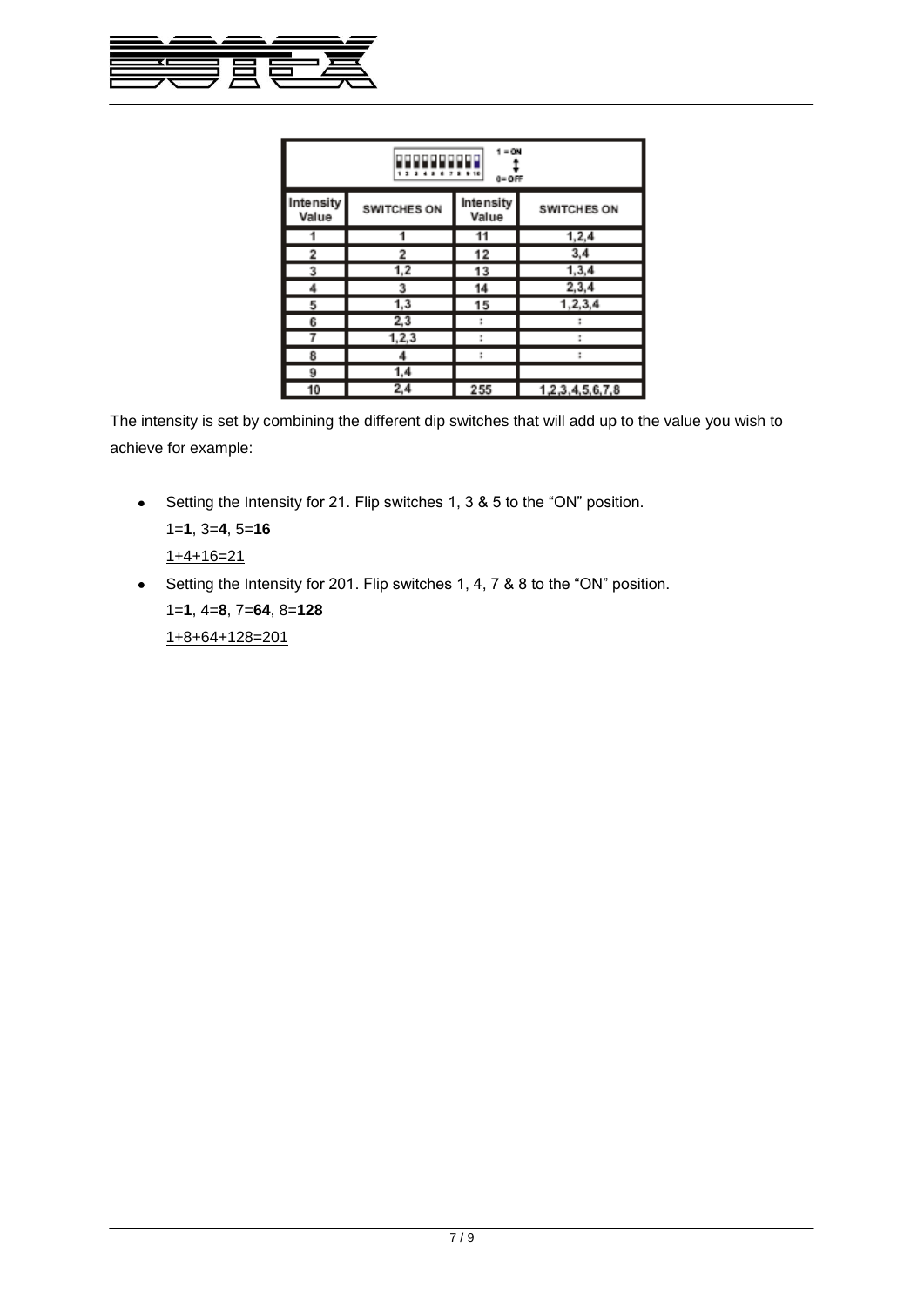

# <span id="page-7-0"></span>**6. Technical Drawing**

Connecting the X-CHIP-100 ND modules to the X-DIMMER-1 PRO